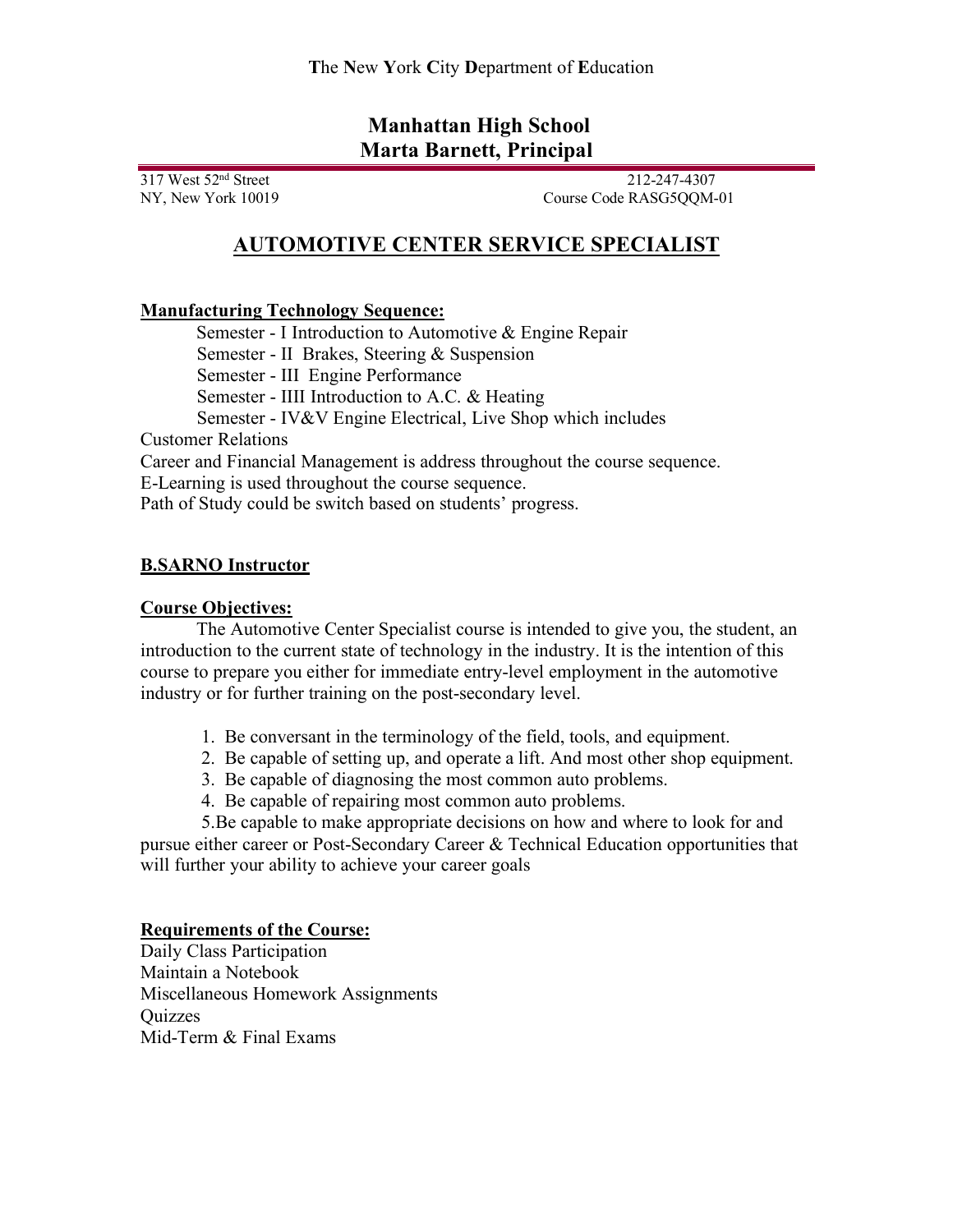### **Criteria for Evaluation (How your grade will be determined):**

### • *Class Participation & Conduct*

To succeed in this course you will have to attend regularly. Your course grade will depend on your class work. Hence, if you are not in class you cannot be properly evaluated for that given day's work, in effect receiving a zero for that day. Each day you attend class, participate in the discussion, perform the required project work and other assignments provided by your instructor you will receive an automatic 8 out of 10 for the day. If you stand out for the day by asking a sharp question or doing an exceptional program on your computer you may receive a 9 or 10 instead. However, if you stand out by putting your head down or asking a question unrelated to the course or the topic at hand your grade will be lowered to any amount down to 0 for absolutely no participation at all.

Conduct is an important part of any classroom. In Automotive conduct is a major safety issue. Students that act up in a reckless manor will see their grade drop. Students must show the teacher his or her classmates and especially the program the up most respect. At the end of the marking period or semester your grades for each day's participation will be averaged.

### • *Class work & Project grades*

As you complete the required programs and projects each project will receive a grade. At the end of the marking period or semester your grades for each assignment will be averaged.

### • *Tests, Homework and Papers*

Throughout the semester you will be given occasional homework assignments, a research paper and several quizzes. At the end of the marking period or semester your grades for each quiz, homework assignment, research paper (counts as 3 grades) will be averaged.

### • *Mid-term & Final exams*

At the end of the marking period or semester your grades for your mid-term (counts as 2 grades) and final exam (counts as 3 grades) will be averaged.

### • *Evidence of Group Cooperation*

In your career your employer will judge you by, and your success and advancement will depend primarily on, the work that you do yourself. However, in most cases you will have to work with others either as a part of a production team or simply to receive and pass on the parts of the project that you are not immediately responsible for. How well you are able to interact with your peers, subordinates and superiors on the job will impact on both the compensation you receive and your ability to advance to a